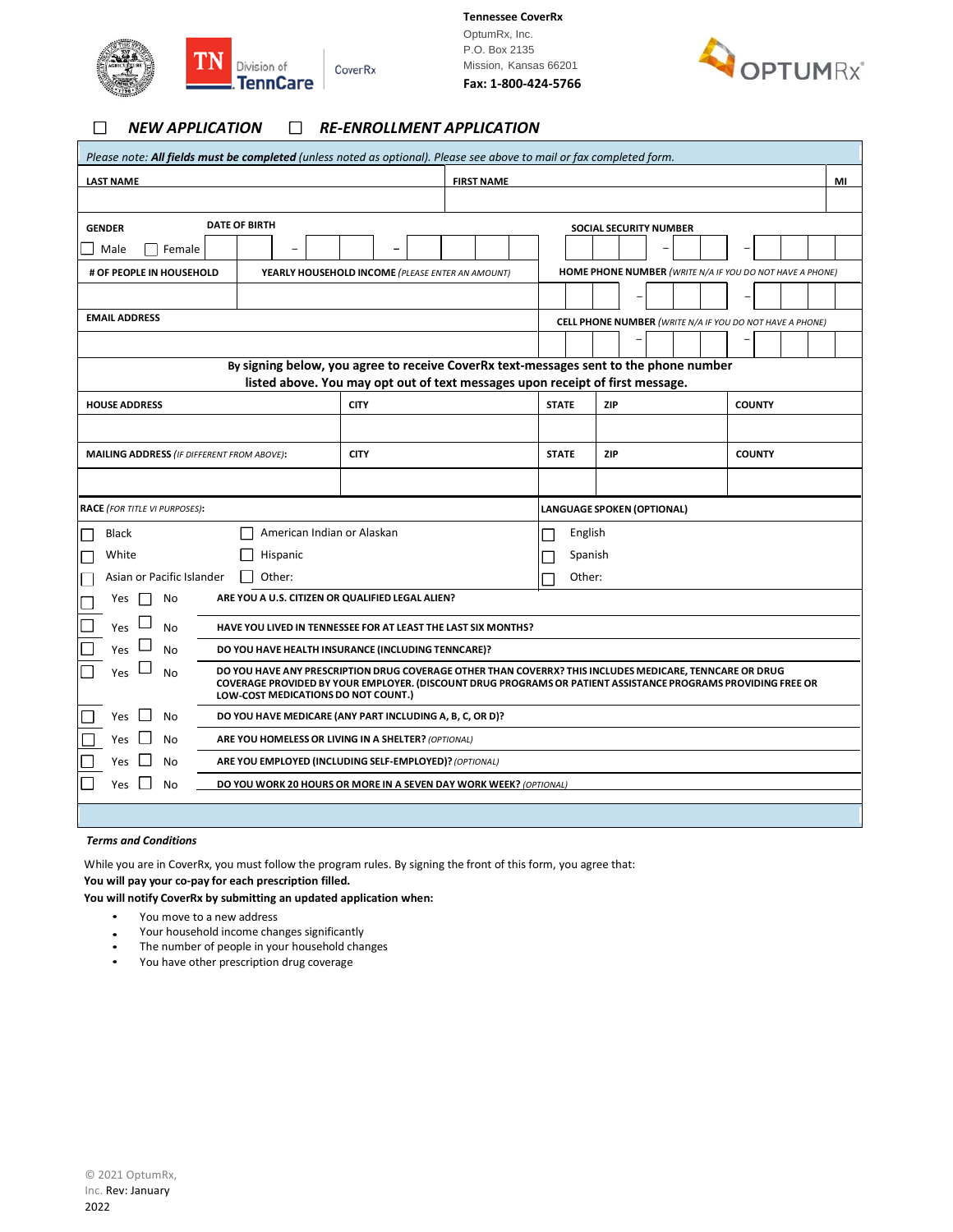



**You will help with any investigations.** CoverRx may ask you for proof of your household income. CoverRx may also ask you to provide proof that you live in Tennessee and/or that you are a U.S. citizen or qualified alien. You agree to provide this information to CoverRx. If you do not help, then you could lose your pharmacy assistance.

**You allow CoverRx to get information about you.** I understand that I have certain privacy rights with respect to my medical information under the Health Insurance Portability and Accountability Act (HIPAA), CFR Parts 160 and 164 ("Privacy Rule"). The Privacy Rule permits CoverRx to use and disclose my protected health information for purposes of treatment, payment and health care operations, including determining my eligibility for benefits.

**You can report fraud or abuse.** If you suspect someone of fraud or abuse please call OptumRx at 1-800-424-5815.

**Authorization: I want to apply for CoverRx pharmacy assistance. By signing below, I certify that the information contained in the application is true and accurate. I know that if I give any false information, I may be breaking the law. I know that CoverRx will check my information. I agree to help with any investigations. I also agree to follow the rules for the CoverRx program. I have read and understand these rules, which are on the back of this form.**

Signature: Date: Date: Date: Date: Date: Date: Date: Date: Date: Date: Date: Date: Date: Date: Date: Date: Date: Date: Date: Date: Date: Date: Date: Date: Date: Date: Date: Date: Date: Date: Date: Date: Date: Date: Date: D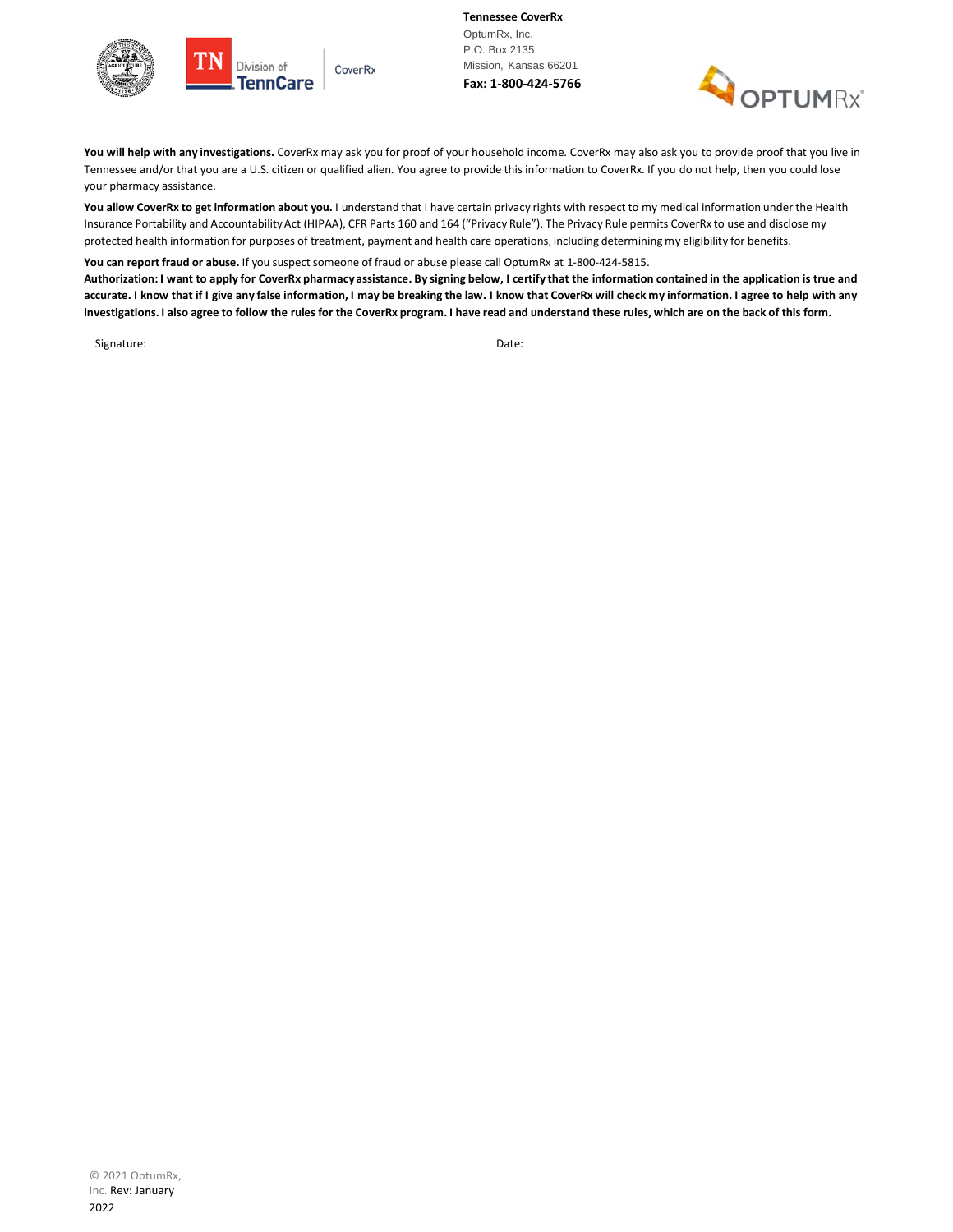





### *Eligibility*

| To be eligible to participate in CoverRx, you must meet the following eligibility guidelines: |
|-----------------------------------------------------------------------------------------------|
|                                                                                               |
|                                                                                               |

CoverRx

- Age 18 through 64
- Household income must be below the FPL income guidelines listed below
- U.S. citizen or qualified alien
- Tennessee resident for at least the last six months

### *How Much You Will Have to Pay*

Co-payments are subject to change.

- No prescription drug coverage including TennCare or employersponsored drug coverage. (Discount drug programs or patient assistance programs providing free or low cost medications do not count.)
- Cannot have Medicare (any part including A, B, C or D)

| <b>Type of Prescription</b>                                                                                                     | <b>What You Will Pay</b>                                                                 |                                            |  |  |
|---------------------------------------------------------------------------------------------------------------------------------|------------------------------------------------------------------------------------------|--------------------------------------------|--|--|
| First five (5) prescriptions per month of                                                                                       | <b>Generic Drugs:</b>                                                                    | $30$ -day = \$3                            |  |  |
| Drugs on the CoverRx Covered Drug List.                                                                                         |                                                                                          | $*90$ -day = \$5                           |  |  |
| Diabetic supplies and insulin do not count                                                                                      | <b>Brand Drugs:</b>                                                                      | $30$ -day = \$5                            |  |  |
| against the five (5) script limit.                                                                                              | Insulin/Diabetic Supplies:<br>*90-day supplies are only available through mail<br>order. | 30-day (or up to<br>covered limits) = $$5$ |  |  |
| Drugs NOT on the CoverRx Covered<br>٠<br>Drug List<br>ALL prescriptions after the five (5)<br>٠<br>prescription per month limit | Full price (price varies by drug), plus any<br>pharmacy discounts available.             |                                            |  |  |
|                                                                                                                                 |                                                                                          |                                            |  |  |

• You can purchase your prescriptions at participating local community retail pharmacies and mail-order pharmacies.

• Upon enrollment in CoverRx, a welcome packet will be sent to you with information about how to use the program.

| <b>Income Guidelines</b>                                                                 |                             |                         |  |  |  |
|------------------------------------------------------------------------------------------|-----------------------------|-------------------------|--|--|--|
| To qualify for the CoverRx program, your yearly household                                | <b>Persons in Household</b> | Yearly Household Income |  |  |  |
| income must be below the FPL levels listed in the table to the                           |                             | \$18,754                |  |  |  |
| right.                                                                                   |                             | \$25,268                |  |  |  |
| Based on 2022 federal poverty guidelines. For                                            | 3                           | \$31,781                |  |  |  |
| families/households with more than 8 persons, add \$4,720 for<br>each additional person. | 4                           | \$38,295                |  |  |  |
|                                                                                          | 5                           | \$44,809                |  |  |  |
|                                                                                          | 6                           | \$51,322                |  |  |  |
|                                                                                          |                             | \$57,836                |  |  |  |
|                                                                                          | 8                           | \$64,349                |  |  |  |
| <b>Contact Information</b>                                                               |                             |                         |  |  |  |

**Mail or fax completed form to**: **Tennessee CoverRx** 

OptumRx P.O. Box 2135 Mission, Kansas 66201

1-800-424-5766 (Fax)

**For questions about enrolling in CoverRx:** 1-800-424-5815 (Phone)

*Definitions*

**"Discount"** means a price reduction offered to participants for certain prescriptions.

**"Household Income"** is the combined income of all household members 18 years old and over who maintain a single economic unit, as well as any income received by the household for the personal medical and other obligations of the participant(s) in the household.

**"Household"** is comprised of all persons living in the same residence maintaining a single economic unit.

**"Qualified alien"** means that you are not a U.S. citizen, but you live in the United States legally. To be a qualified alien, you must also meet other conditions. These conditions are defined in the federal law at 8 U.S.C. § 1622(b). If you are not a U.S. citizen or qualified alien, then you cannot enroll in CoverRx.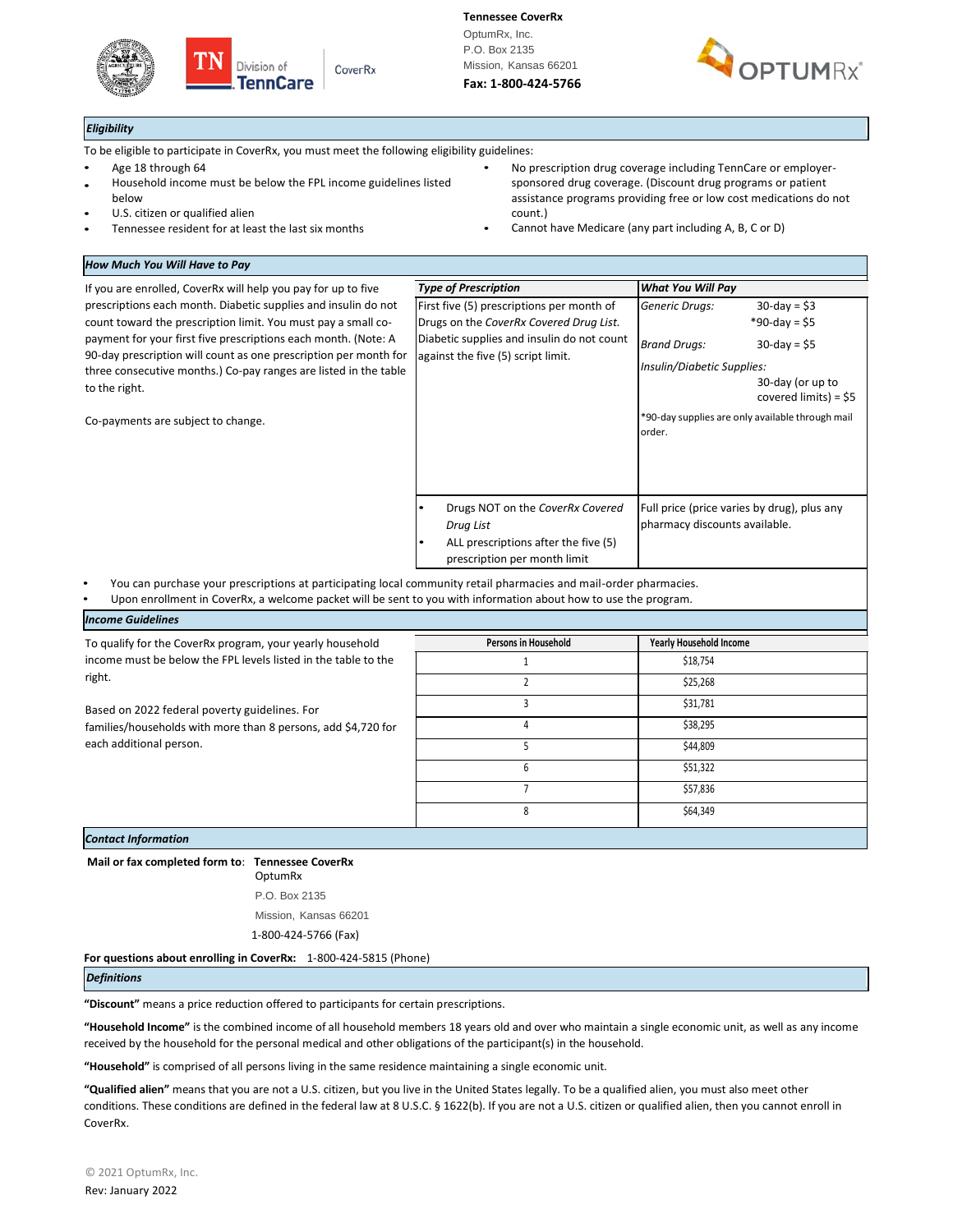



### **Do you need free help with this letter?**

**If you speak a language other than English, help in your language is available for free. This page tells you how to get help in a language other than English. It also tells you about other help that's available.**

# **Spanish: Español**

ATENCIÓN: si habla español, tiene a su disposición servicios gratuitos de asistencia lingüística. Llame al 1-855-259-0701 (TTY: 1-800-848-0298).

### **ردی وک :Kurdish**

ی راداگائ: ر مگحن مبا ينامز یدروک ت،عکامد مسامق، يناکحىر ازوگــناممزخ ینممرای ی،اړۆخەب ،نامز ، وب وْت منس در مبا ی دن مو یام مبا 855-259-0701 1- )1-800-848-0298) TTY ەکب.

### Arabic:

وظةحلم: اذا ملكتة ةغللا ربيةعلا اتمدخ دةعاسملا ويةغللا رةفوتم كذ انجام. اتصل مقبر :0701-259-259-1 

### **Chinese:** 繁體中文

注意:如果您使用繁體中文,您可以免費獲得語言援助服務。請致電 1-855-259-0701 (TTY 1-800-848-0298)。

### **Vietnamese: Tiếng Việt**

CHÚ Ý: Nếu bạn nói Tiếng Việt, có các dịch vụ hỗ trợ ngôn ngữ miễn phí dành cho bạn. Gọi số 1-855-259-0701 (TTY: 1-800-848-0298).

# **Korean:** 한국어

ر بية عذا

주의: 한국어를 사용하시는 경우, 언어 지원 서비스를 무료로 이용하실 수 있습니다. 1-855-259-0701 (TTY: 1-800-848-0298) 번으로 전화해 주십시오.

### **French: Français**

ATTENTION : Si vous parlez français, des services d'aide linguistique vous sont proposés gratuitement. Appelez le 1-855-259-0701 (ATS : 1-800-848-0298).

# **Amharic: አማርኛ**

ማስታወሻ: የሚናገሩት ቋንቋ ኣማርኛ ከሆነ የትርጉም እርዳታ ድርጅቶች፣ በነጻ ሊያግዝዎት ተዘጋጀተዋል፡ ወደ ሚከተለው ቁጥር ይደውሉ 1-855-259-0701 (መስማት ለተሳናቸው: 1-800-848-0298).

# **Gujarati: ગ◌ુજરાતી**

**સુચન◌ા: જ◌ો તમેગ◌ુજરાતી બ◌ોલતા હ◌ો, તો નન:શ◌ુճક ભ◌ાષ◌ા સહ◌ાય સેવ◌ાઓ તમ◌ારા મ◌ાટ ઉપલબ◌્ધ છ◌ે.**

# **ફ◌ોન કરો**

1-855-259-0701 (TTY: 1-800-848-0298).

# **Laotian: ພາສາລາວ**

ໂປດຊາບ: ຖາວາ ທານເວາພາສາ ລາວ, ການບໍລິການຊວຍເຫອດານພາສາ, ໂດຍບເສງຄາ, ແມນມພອມໃຫທານ. ໂທຣ 1-855-259-0701 (TTY: 1-800-848-0298).

# **German: Deutsch**

ACHTUNG: Wenn Sie Deutsch sprechen, stehen Ihnen kostenlos sprachliche Hilfsdienstleistungen zur Verfügung. Rufnummer: 1-855-259-0701 (TTY: 1-800-848-0298).

## **Tagalog: Tagalog**

PAUNAWA: Kung nagsasalita ka ng Tagalog, maaari kang gumamit ng mga serbisyo ng tulong sa wika nang walang bayad. Tumawag sa 1-855-259-0701 (TTY: 1-800-848-0298).

# **Hindi: <sup>ह</sup> द◌ी**

ध्यान दे**ं: यदद आप द**ी ब**ोलत ) तो आपक दलए मफ्त मे**ं भाष**ा स ायता सवाए उपलब्ध । 1-855-**259-0701 (TTY: 1-800-848-0298) पर क◌ॉल कर।